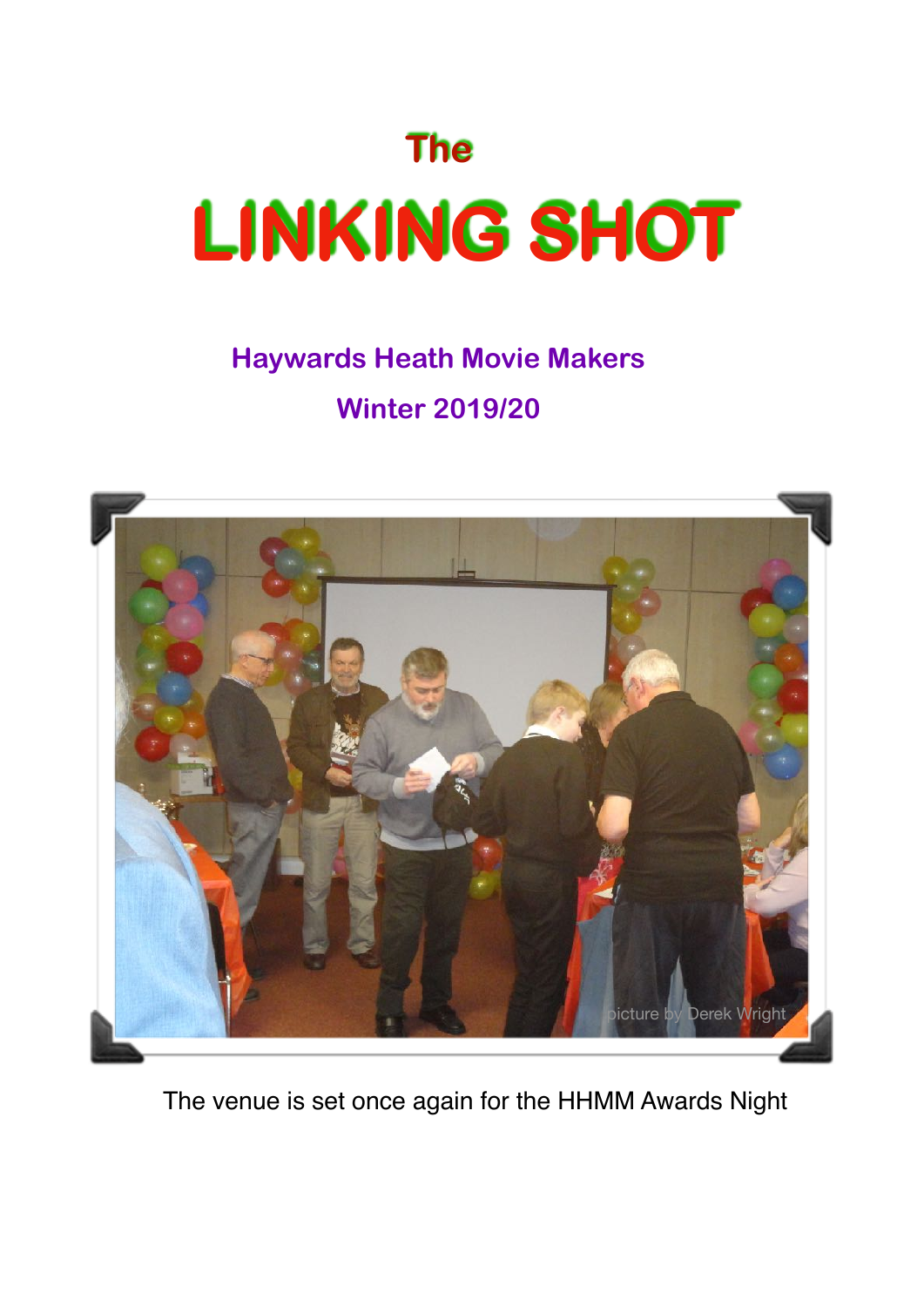### From your Chairman

#### David's Deliberations

I can't believe that the year has slipped by so quickly! It seems like only the other day that we attended a spectacular awards evening hosted by Ray and his family and here we are again having just enjoyed another one. A lot of preparation goes into organising club events and I am grateful to all members who get involved. I was, however, rather disappointed at how few members turned up early to set up our Movie Showcase evening. The equipment has to be brought down from the upper room and taken back upstairs afterwards, as well as putting out the chairs and helping in the kitchen. Work on compiling the films and producing the programme had been going on for weeks before as a lot of effort goes into producing what was a very successful and professional evening. The same comment goes for our appeal for "extras" during film making which is what our club does isn't it? So I hope in this coming year we will see more members taking part and getting involved to relieve the burden on the usual core people.

Our first meeting in January is our Annual General Meeting and this year the meeting has several very important topics to be discussed. The AGM is your chance to have your say and help shape the future of our club. 

#### So I urge ALL members to attend so that you can discuss and cast your vote on any resolutions that may be put before you.

On a jollier note, I trust that you and yours enjoyed the festive season which is not over yet as we still have our club lunch to enjoy!

See you at our AGM.

## David Fenn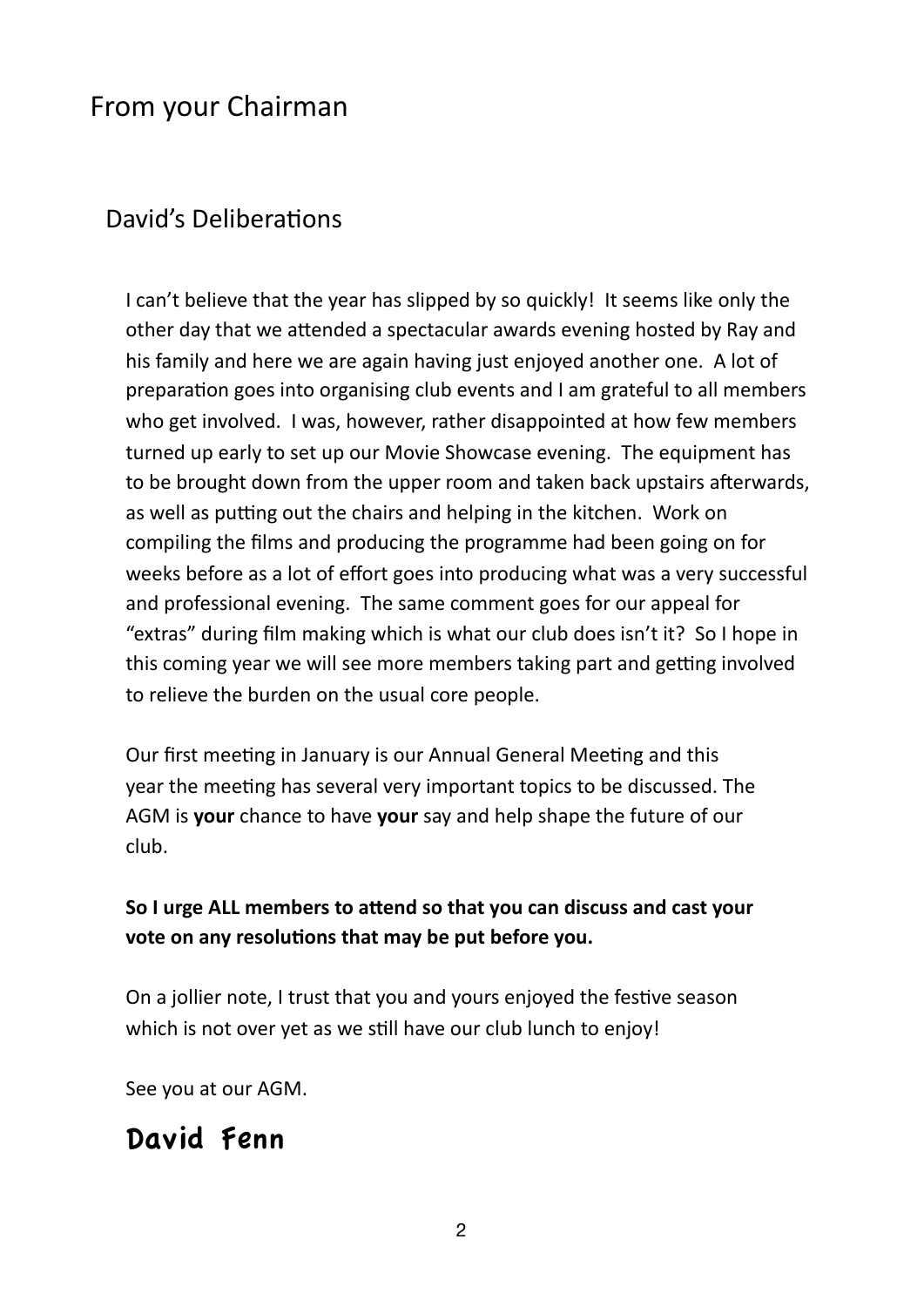# **The 2019 Awards Night**

This year, once again, it was decided to have a members and spouses lunch at the end of January, which allowed the last meeting before Christmas to become a lower calorie and alcohol free gathering where the award certificates would be presented to the makers of the films judged best from the three competition evenings held in March, June and October.

There was also an expectation of the presentation of the trophies. However, the job at the engravers had overrun slightly putting all the cups in transit-limbo. So certificates had to suffice and handing out the trophies should happen at the AGM in January.

Two of the film categories in the October competition evening - the 60second and the Alan Early (a five minute film to a theme) are always voted on by the audience present on the competition night. The Alan Early theme this year was "a film to music". For all the other categories the films had been viewed by the members present on the evening, before being sent away for remote judging. This year the judges were three members of Cheadle & Gately Film Makers (oop north) who had kindly provided written comments on all the films in addition to the placings.

As before we had all received personalised invitation cards to this event several weeks before in advance. The cover picture was taken as I arrived not quite early enough to be there before the audience obstructed the clear view of the decorations. The room was once again designed and put together by Ray's daughter Sam. The balloons had LED flashing lights inside, which were very impressive, except that you can't see that on the still frames in this article. Ray's wife Marylin had provides nibbles comprising mince pies, sausage rolls and peanuts. We also had zero-alcohol fizz - well, it has to be that way in this hall. Everything was very pleasant. Well done Sam and Marilyn!

Before the awards we were shown a compilation of 30-second clips from the entries to each class. Now I must point out that as a result of our declining membership, there were not an awful lot of entries at the October competition night. Nobody had entered a film in either of the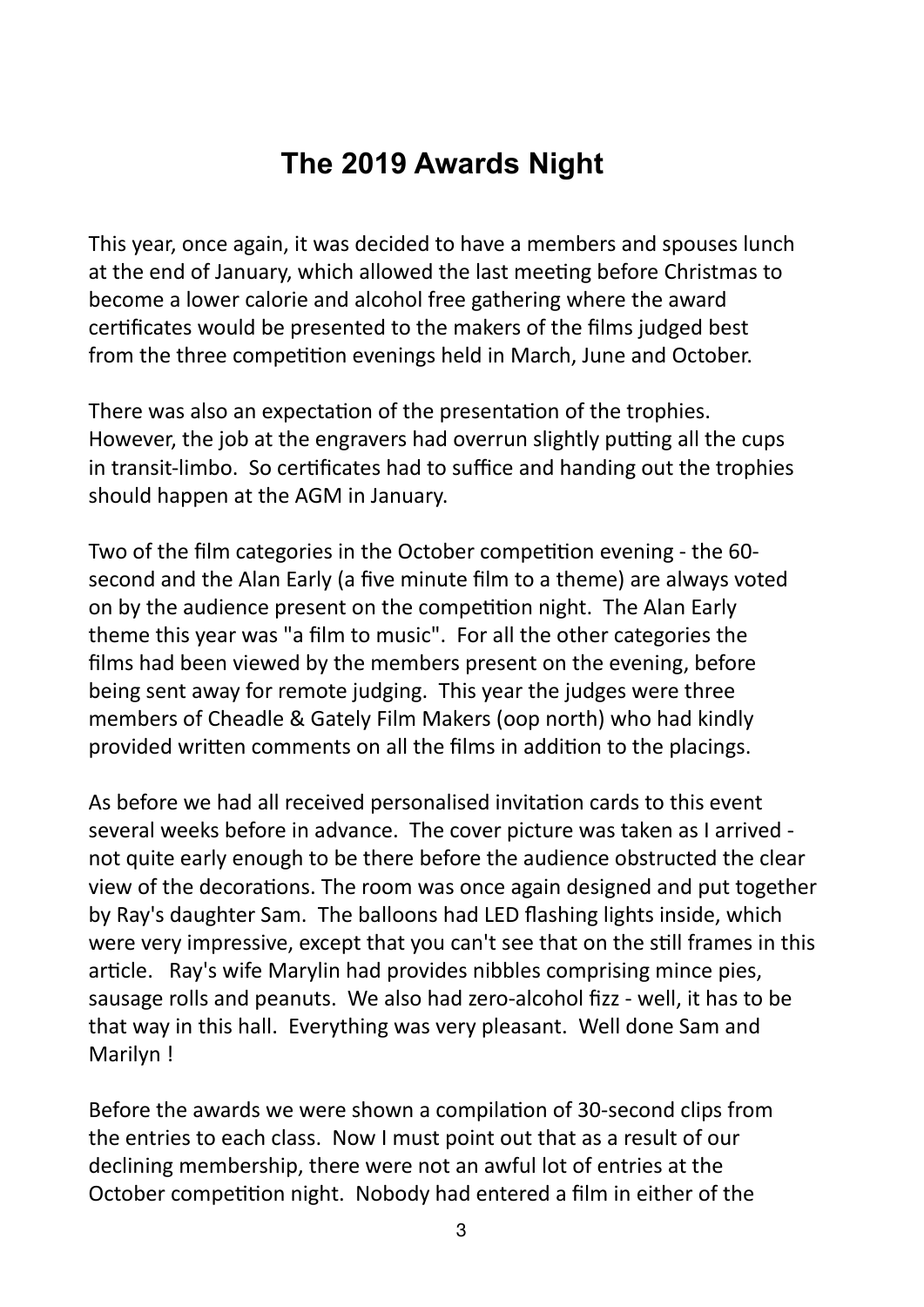Novice and Fiction classes. And there were only 10 members present to spread their votes between two 60 second films, both by David Smart, and four entries to the Alan Early competition. Three of the four Alan Early films featured fireworks - very topical at the time.

Starting with the placings, Ken Finch was awarded third place in the Verita Cup for non-fiction withe a film entitled "At the End of the Line". Ken was also runner up in the Horton Cup for Holiday films with "Alaska, the Last Frontier. But he wasn't there to collect his certificates due to being away in Spain. So lam afraid I can't include a photo.



And David Smart won the 60-second competition with his film without titles that I shall refer to as "Second Hand" - if you were there you will know which one I mean. 

All presentation pictures show Roy Langley on the left and David Fenn on the right. *Photos by Derek Wright*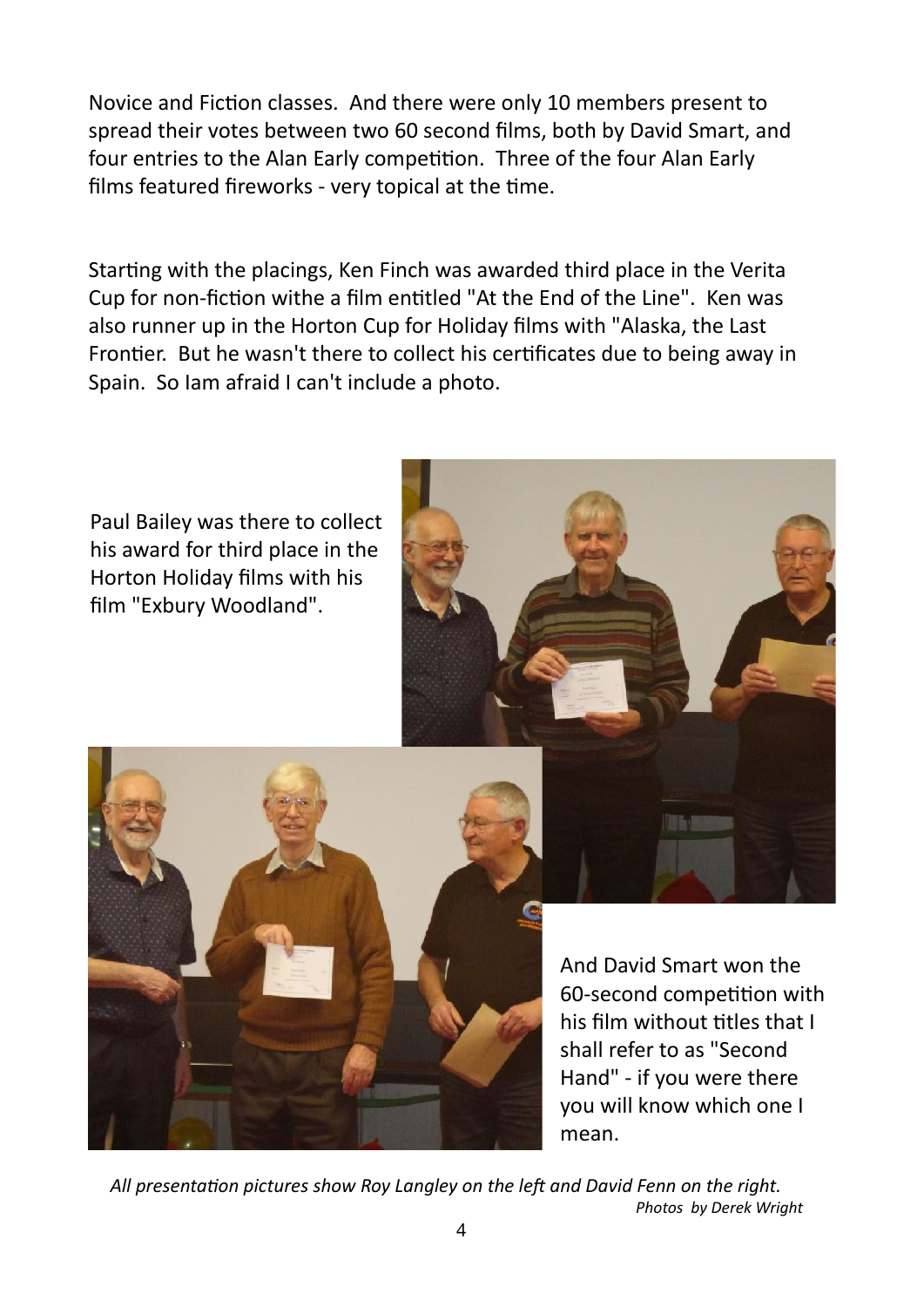Now you might wonder why I am telling this backwards? It's quite simple really, Rod Willerton swept the board winning all the other classes as well as being runner up in the non-fiction Veritas Cup class with "A River of Poppies". 

So here below is just one picture of Rod collecting one of his six certificates surrounded by text boxes listing the the classes, cups/trophies and the films he won them with.

And thank you Raymond for both organising and being Master of Ceremonies for the evening.



And just to recap, the Fabula Cup for best fiction and the Novice Cup were not awarded due to zero entries.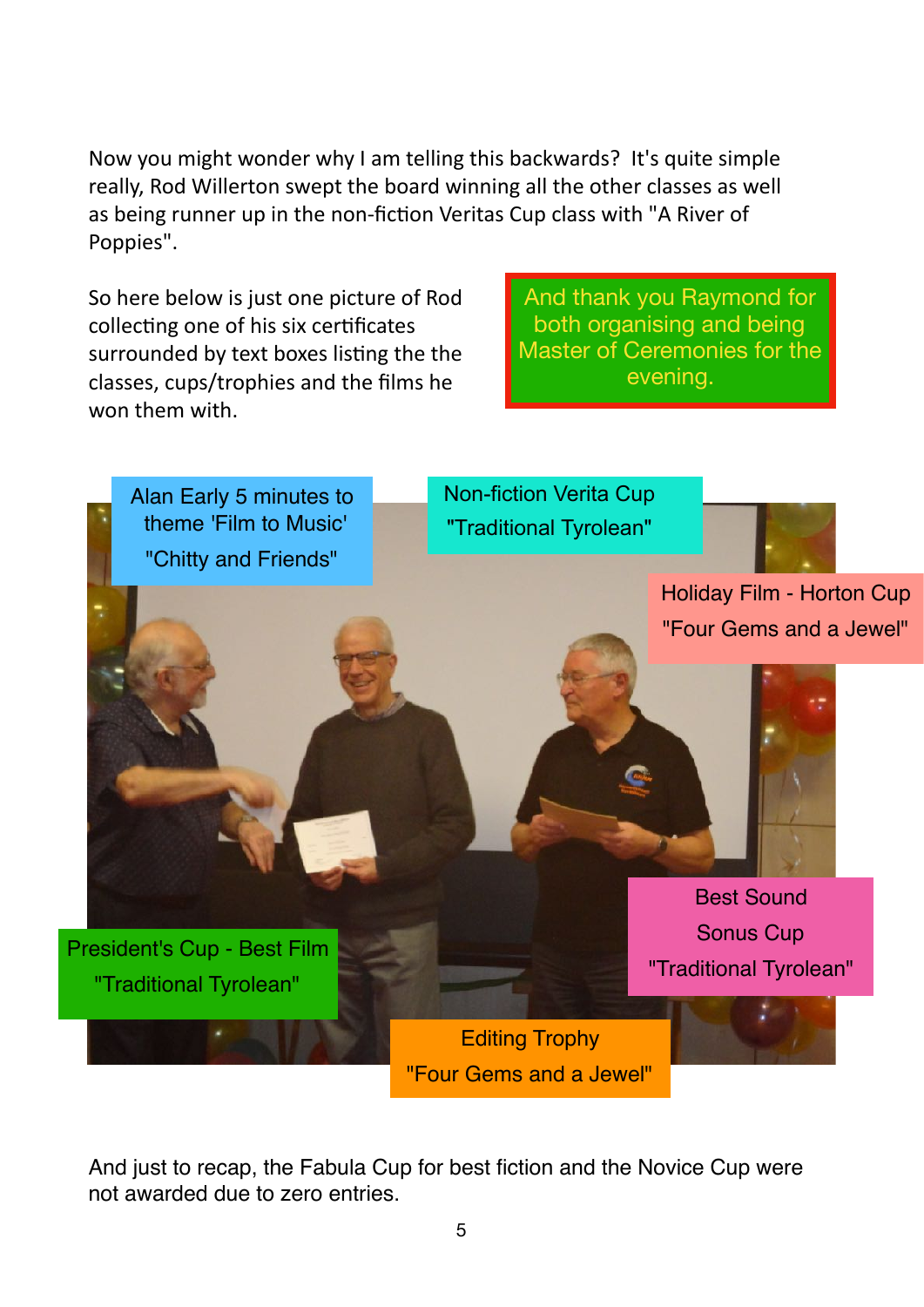#### HHMM New Year Word Search

J E H A Q O U N E Y Y R E N E C S P M I R M E Q W T C V O C W L C M A F M O O H E F L D B Z R I P W V Q R Y A J A Q B A Z K A O J I Y I V T W O C D I C M F K X M J W B U H Q C T Q G R Y D S S V D S B I M B J B T A D D W G K P V T G N A K W X D K X V M O U I U D V A K H P O I Y L F N J L R G G V O K O Z C H W O B T Q Y E N V G X V A R J D M U F S X I O Z F G L T Y C W K Z S V H S P I D E S L V O X D S U U L D T X L H E B W E C P R O D U C E R O Q Z O O N B C G P P J B H K N B G A N O H Z Y T E N R T G O I F W K R W H F M F K Z G D H K S I L V E R S C R E E N P H P Y M G H Z F R K O Y I Y Q B I P B L Z O L G I P M E I Y M L S U Z E T B E W X F B G Y U M E P A C S D N U O S N R U L J V Q V S I T Z G B U D Z M X F C I N E M A S C O P E P O B V L X C T Z O V B V W U H T Q N I S G D D J T M S T R H E T B R F Z E S V E U S R S H C A J A L A N I M A T I O N S Q N C S N K C S X A Y F G X W U P Q L T I I Y G F R J K O U A A R E M A C E W J I J B N R C S J E B G G P R W E L S T R E E M Q R C S U H K I X N G K Y S Z F J S W H N C T Q I K J N U Y A T I Q C Y J C A G K J L Q L F Y T H E T S Z H W Y O W N X B N I D O I J D H Y C G G L W E O O E O V I J L Y N Y V U D S U C Y T Y I G Q W E M G N U C X R R K O E N A F V A H A N R G S G M D K G F V N H D B C T C Y Z B Q T U G F X B W W I S P C S P U F M B P P H E R C S Z B Y K H J I A P R O M F E J G L Y Z C D H X S H A H D X A X O Z E H B T N K C F S M K X F T M I G X P S C O A K L M C Z A R L M H G M G A T T V Z E Q P L P D D B M V K I L V Y M F R M C O I R B Z L H I C U T W U C X H Z E V M Y W E J T P Z D Z A X D L X T J A R G R X T W H R P E D C W Y M J C G O K P F Q T P I P X N K Y M I P R M Y F U N T C O M N Z L K O E N P Y E E X H M A O F F H G P X B W H E I Z J H M K Q Y I N S P U G I B O U U N Y E G M I G R Q A D J O J U K S N Z

The words you are looking for are listed near the bottom of page 8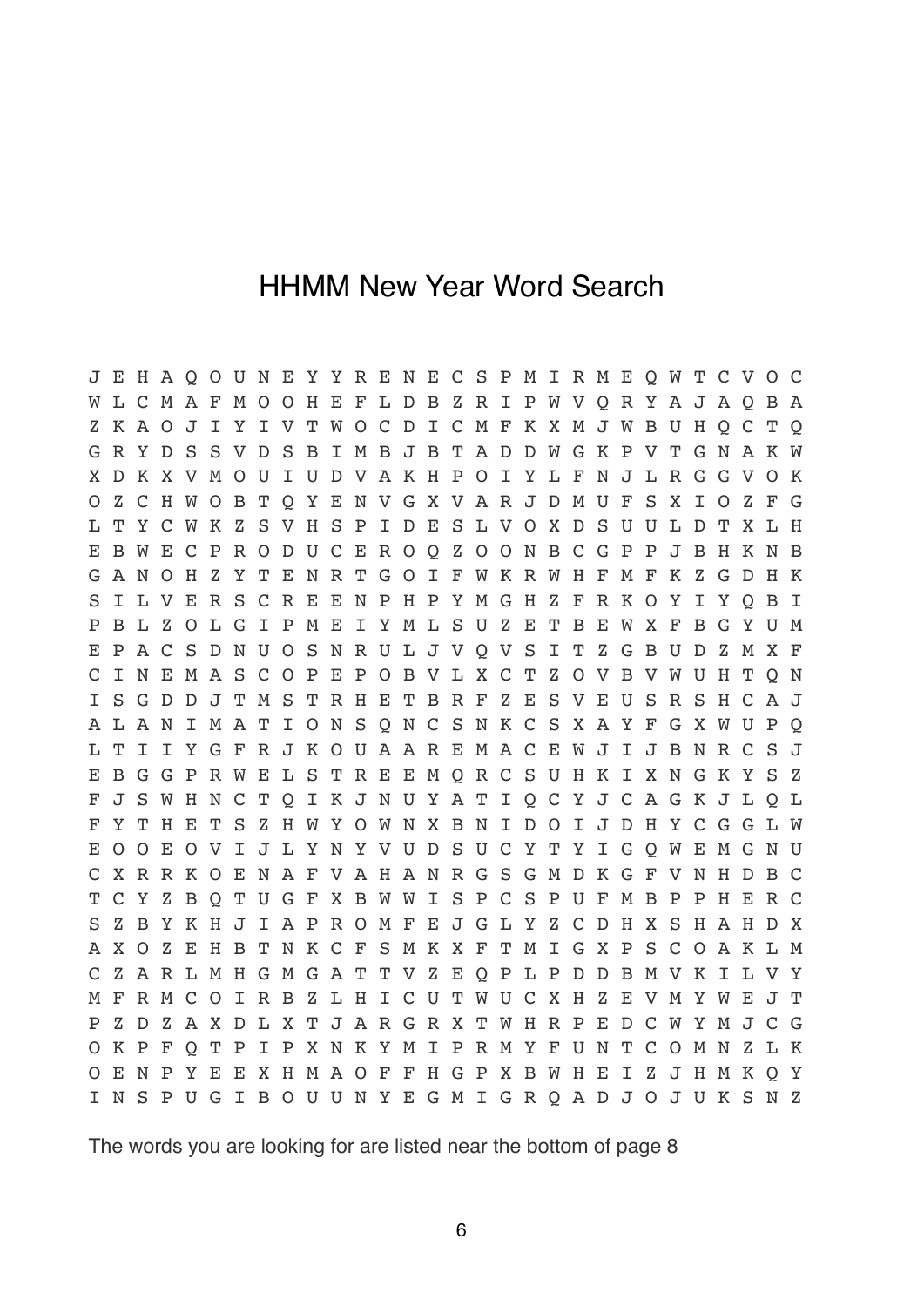I am sad to report that Allan Tyler passed away on the evening of 9 December after being unwell for some time and in and out of hospital. Allan was one of the members imported from Copthorne Camcorder Club, now wound up, as their numbers depleted. Allan had recently resigned from HHMM on the basis of no longer being allowed to to drive - he lived in East Grinstead. We do not vet have information on the funeral arrangements.

# **Programme Reminder**

|            | <b>January 14 AGM</b> - bring your ideas for the future programme |
|------------|-------------------------------------------------------------------|
| January 28 | <b>Members &amp; Spouses Lunch</b>                                |

whether the following following four events will go ahead on the previously planned dates depends upon whether we implement a suspected AGM proposal to reduce the frequency of our meetings to once a month. So you must attend the AGM to present your views.

- **February 11 BIAFF Showreel**
- **February 25 Merv's Evening**
- **March 10 Holiday Competition**
- **March 24 •• Australian Widescreen Association Showreel**

Views expressed by members in the Linking Shot may not be the views of the HHMM committee unless stated